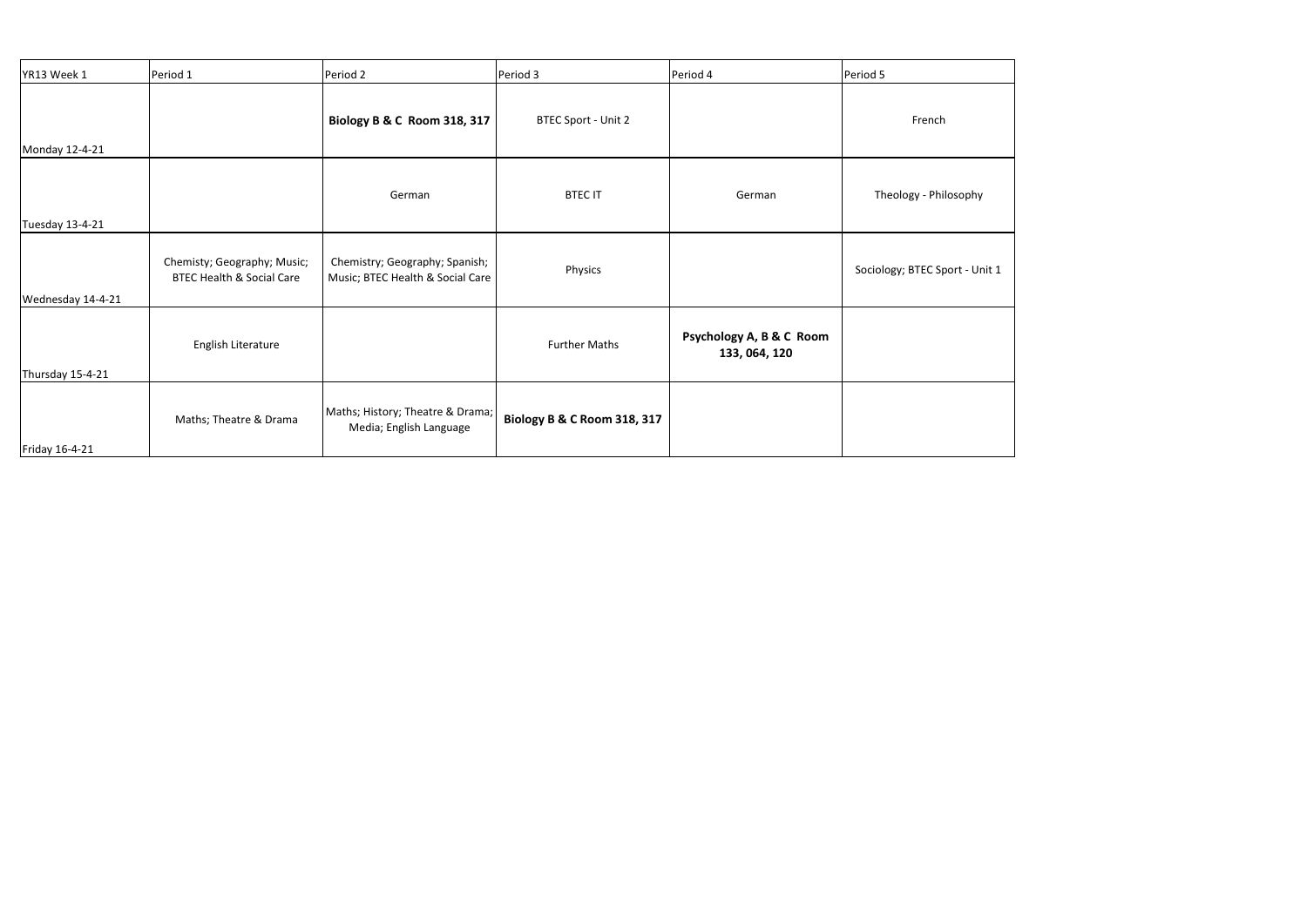| Yr13 Wk 3-5-21   | Period 1                                  | Period 2                         | Period 3                                           | Period 4                                  | Period 5             |  |  |
|------------------|-------------------------------------------|----------------------------------|----------------------------------------------------|-------------------------------------------|----------------------|--|--|
| Monday 3-5-21    | <b>Bank Holiday Monday</b>                |                                  |                                                    |                                           |                      |  |  |
| Tuesday 4-5-21   |                                           | German                           | <b>Biology B &amp; C Room 318, 317</b>             | German                                    | Maths;               |  |  |
| Wednesday 5-5-21 | German; Sociology; BTEC Sport -<br>Unit 2 | History; English Language; Media | English Language                                   |                                           | Chemistry; Geography |  |  |
| Thursday 6-5-21  | Maths                                     | English Literature               | Spanish                                            |                                           | English Literature   |  |  |
| Friday 7-5-21    | Biology B & C Room 318, 314               | French                           | Further Maths; French; Theology;<br><b>BTEC IT</b> | Psychology A, B & C Room<br>314, 315, 317 |                      |  |  |